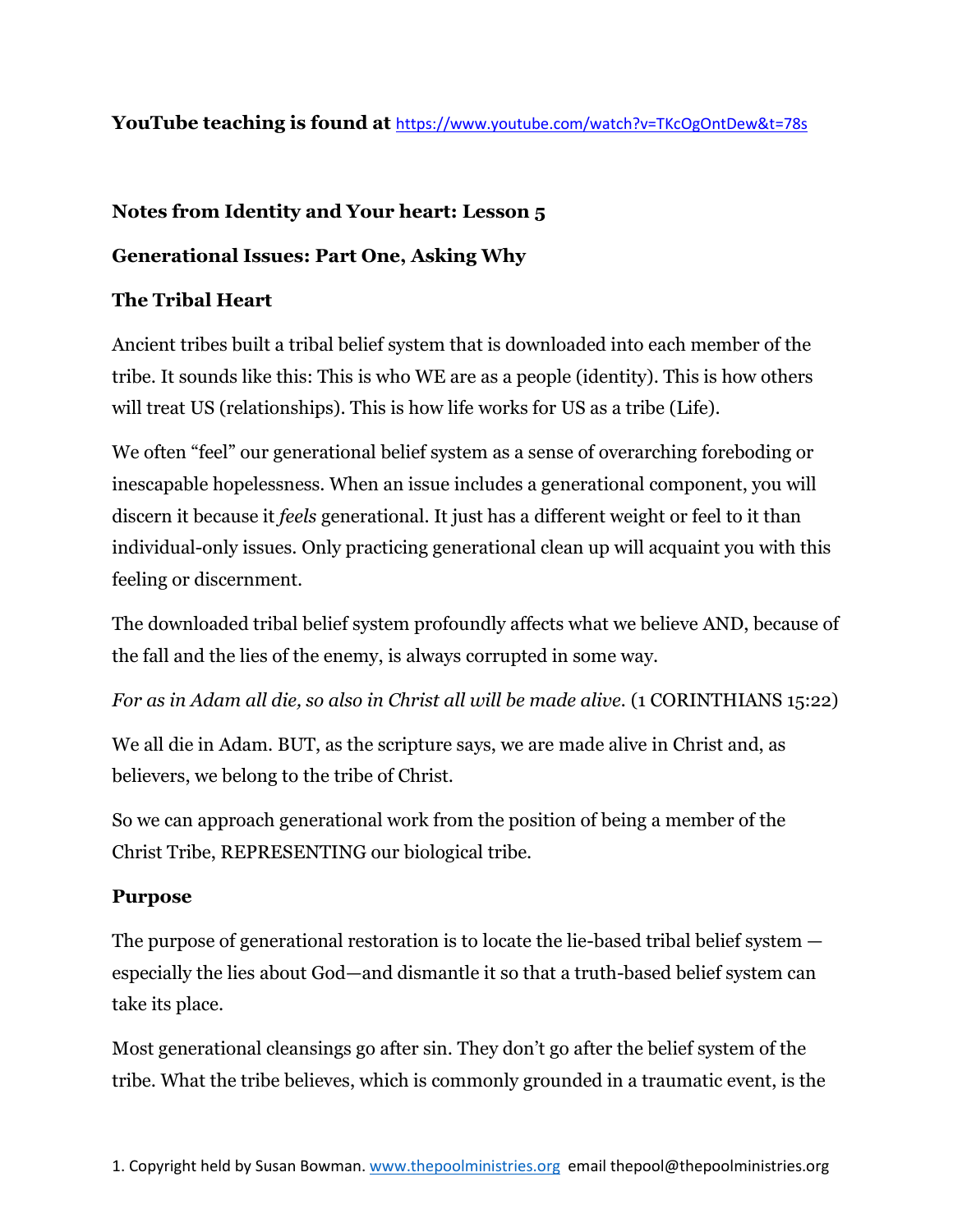cause behind the sin. If we want generational restoration, we must root out the WHY, not just pick the fruit of sin. Look for underlying causes. Do not just treat the symptoms.

# **When conducting a generational, always ask the Lord these three questions.**

1. What happened to the tribe? (Looking for the trauma upon which the belief system is built).

2. What did the tribe believe about itself; others (including any gods worshipped at the time of the trauma); and life?

3. What actions did the tribe take to manage their pain and confusion? (CMVs and PMVs).

# **How to Conduct a Generational Cleanse.**

All information is revealed by the Holy Spirit. The more you practice, the better you get at recognizing when the Holy Spirit is speaking to you.

Limit the number of people participating in a generational cleanse to three or four. You can work with two of course.

Keep in mind that generationals are messy.

As a rule, God reveals what we need to know in bits and pieces that make no sense, but as we share and discuss what He shows us; as we persist, the pieces come together.

The pieces require interpretation. There is no universal system of symbols. The symbols you are given should be interpreted through the grid of your personal experiences and understandings. Do not impose your system of symbols upon another person.

### 1. How to conduct a cleanse

## The Heavenly Courts

I conduct generationals within the High Heavenly Court. I do not ever go to any other court for a generational because I have never needed to. I have found that over-complicating things over-complicates them without improving the outcome. So I don't do it.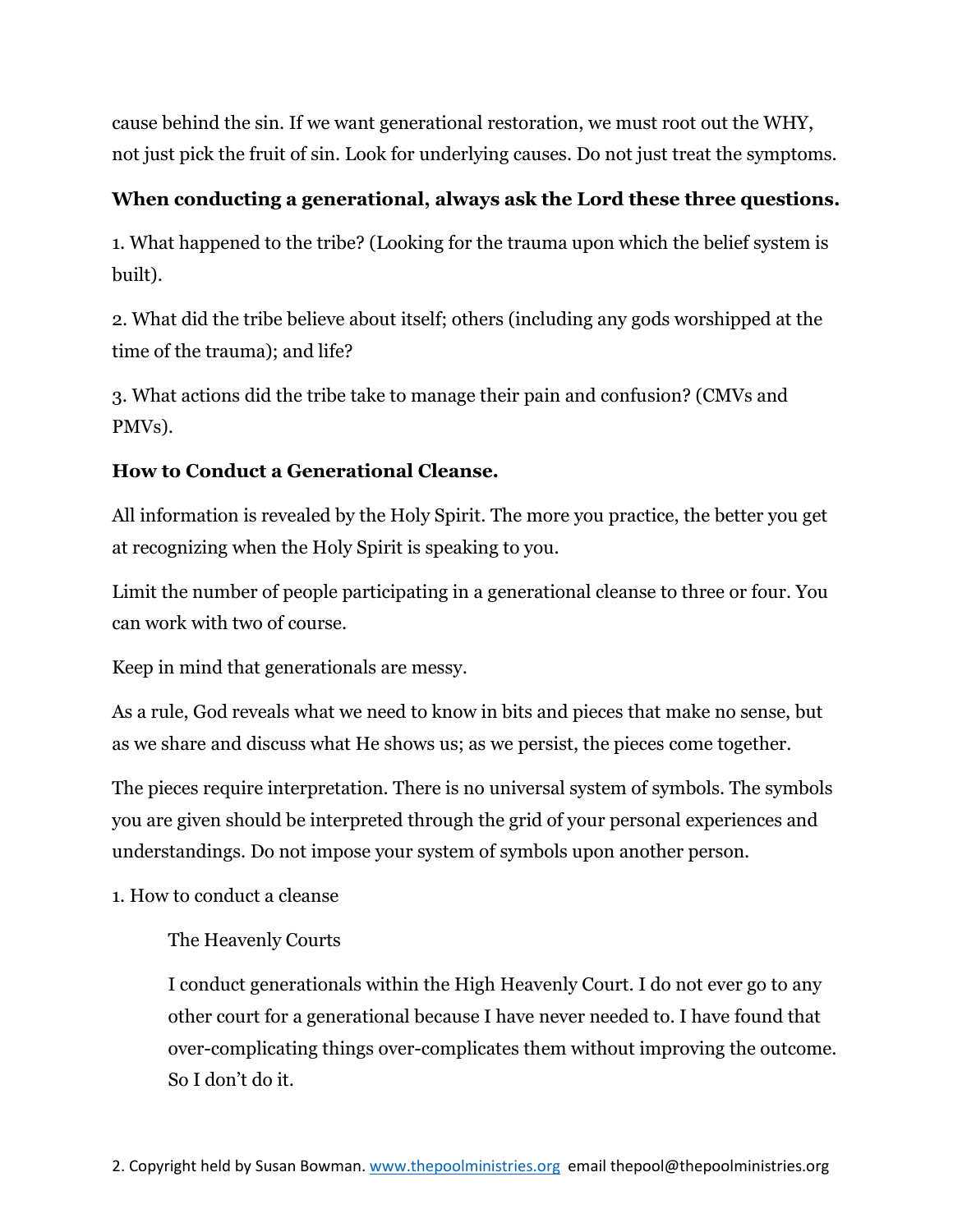I do step from the Heavenly Court to the cross and back as the Holy Spirit guides.

As an aside, I like to work in the throne room of grace when a person's individual work is being done. But I have found that generationals are better in the High Heavenly Courtroom.

1. Pray: Lord, we ask that you take your place as judge in the high heavenly court. James 4:12 states that there is only one Lawgiver and Judge and that is you. Please hear us as we come before you on behalf of (person's name) and her people. She comes before you as a member of the Christ tribe to represent her biological tribe, to repent on their behalf and to ask for a healing, cleansing and restoration for her people.

2. Lord, please have every evil spirit involved in attacking her people brought into the court room, bound and gagged and have them seated in the defendant's box. These evil beings are on trial here, not the tribe. (These are the beings that attacked your tribe in ancient days).

3. You can go two ways at this point:

## **A. Organic approach**.

The organic approach is to begin the cleanse by asking the three questions I mentioned before.

1. What happened to the tribe? (Looking for the trauma upon which the belief system is built).

2. What did the tribe believe about itself; others (including any gods worshipped at the time of the trauma); and life?

3. What actions did the tribe take to manage their pain and confusion? (CMVs and PMVs).

Pray: Lord God, please show us what we need to know in order to bring freedom to (name of person) and her people.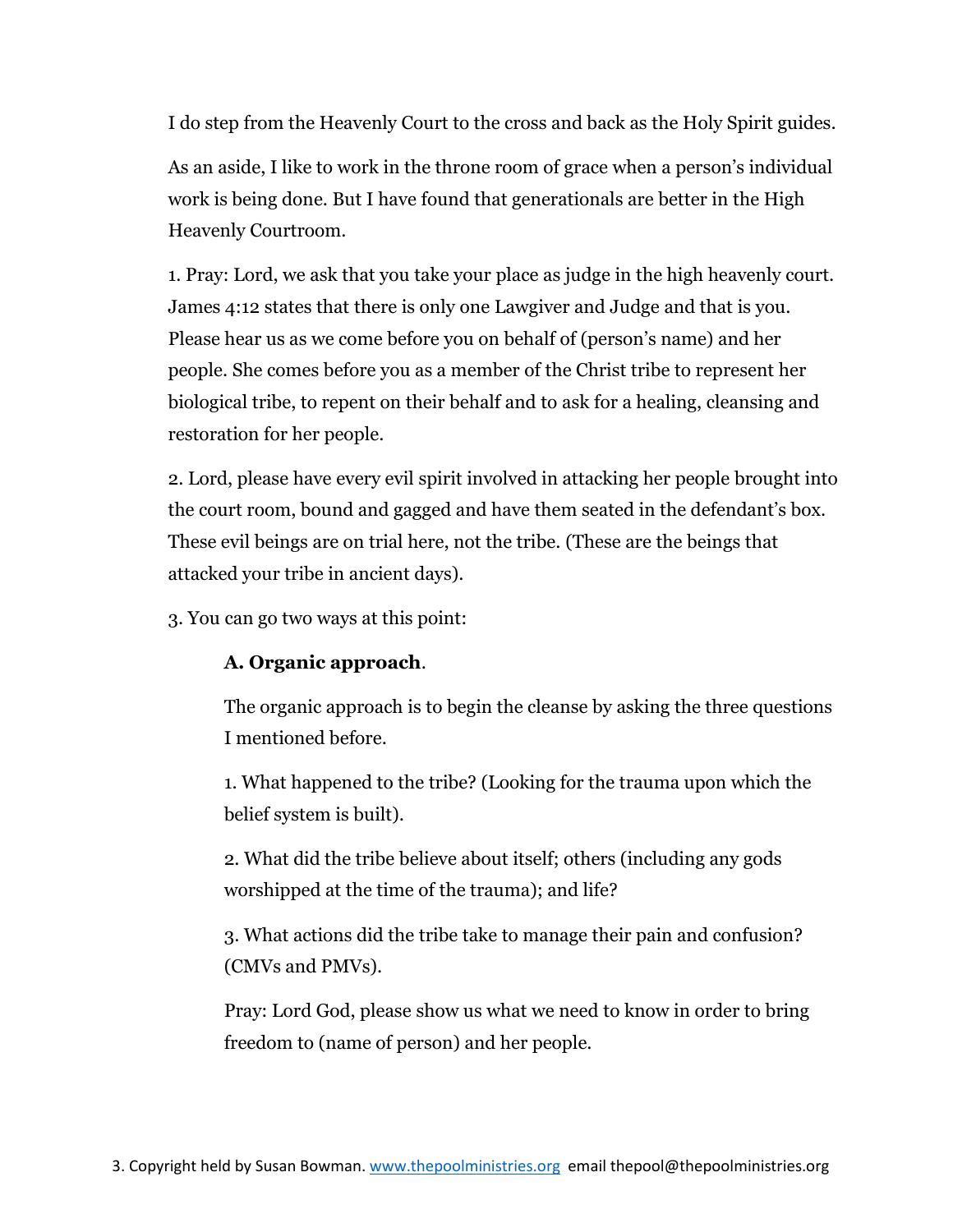At this point break the blocking vows that are hiding the tribe's belief system. Like this:

I break all vows taken by the tribe to *Do Whatever it Takes to Never Remember; Never Go There; Never Feel It; Never See it, Hear it, Know it or be that tribe. I break the vows WE took to keep it secret and to hide it.*

*Every evil spirit attached to those vows; I break your assignment. I reassign you to the feet of Jesus. Angels. Take them there now.*

Now look and listen in the spirit.

There are seven primary ways that we hear from the spirit when doing healing work.

1. We see; 2. We hear 3. We feel emotions (can feel other things but pay special attention to emotions); 4. We know; 5. We know through reflective reasoning; 6. We get faint impressions. 7. We discern (Pay attention to what you feel. If you become distracted, then you are discerning a blocking vow.)

Don't judge how you receive information. Put your piece out there in the light even if it is a weird faint impression or odd feeling. The primary way I receive information is by a faint impression. It is a valid way to discern.

Don't be distracted by the sins committed by the tribe. Sins and patterns of sinful behavior and brokenness are clues to the problem. They are not the problem. Look for what happened and the tribe's responses to what happened.

First, look for trauma, then the response to trauma. What did the tribe believe that they can never forget?

When the Lord reveals CMVs, break the vows to never forget like this:

I break the vow we took as a tribe to Never Forget (fill in the blank).

Ask what the tribe decided to do to manage pain like this: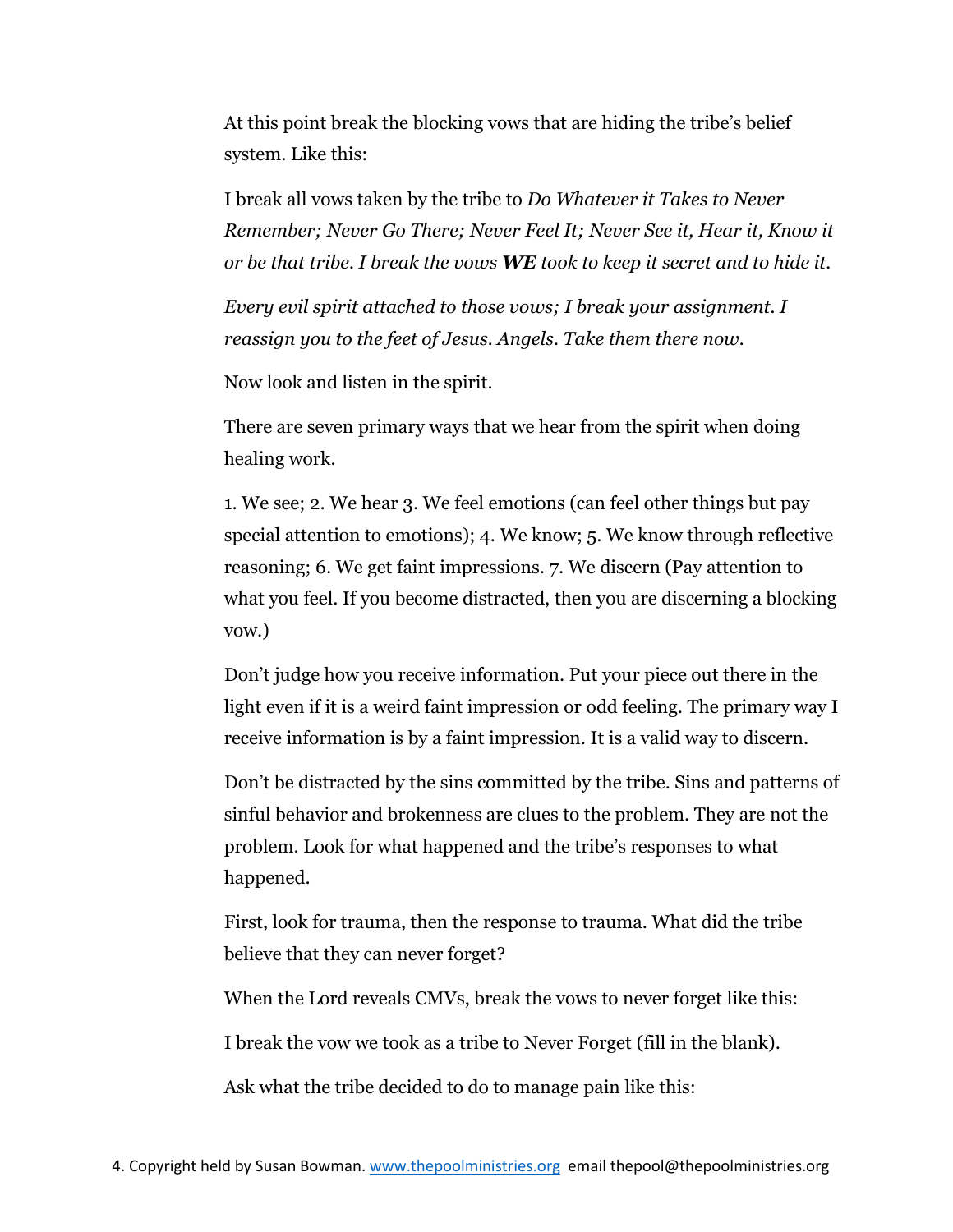I break the vows we took to Do Whatever it Takes to (fill in the blank).

There will be a number of PMVs. Break them as they occur to you.

## **B. The Structured Approach**

Thorough, methodical and slow. Most people prefer the organic approach, especially at first, because they are eager to eliminate their pain as quickly as possible. After the Lord has chopped out the big stuff using the organic method, people will usually be able to tolerate the Structured Approach.

We are asking the same three questions in this approach, but we ask the Lord to first give the person representing her tribe a healing, blessing and restoration package. Once she feels that she has that package, we ask Holy Spirit to take us as far back into the generational line as we need to go.

I like to imagine us standing on a number say 600 generations ago. We are standing in the past facing forward. Different people see this in different ways. This is just how I see it.

The person rolls her package forward from 600 to the 500<sup>th</sup> generation and we ask what happened between 600 and 500 that needs to be cleaned up. And we watch what happens in the spirit as the package rolls forward. We work from what we observe as the restorative package makes its way through the generations. I like this method because it is so thorough, but it is slow. It is good for catching the acting out of PMVs down through time.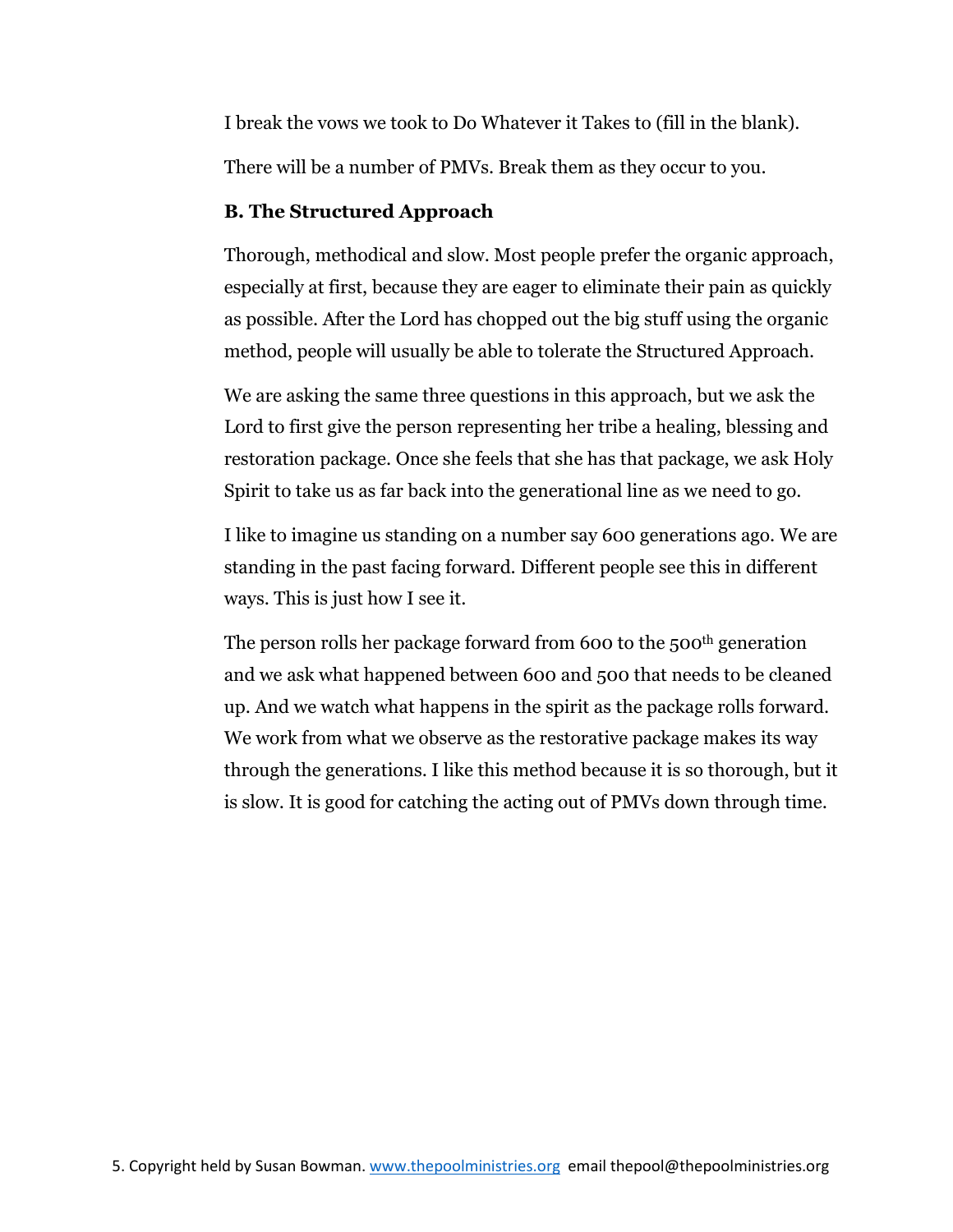## **YouTube teaching is found at** <https://www.youtube.com/watch?v=tCnc57hNy88>

## **Notes from Identity and Your heart: Lesson 6**

## **Generational Issues: Part 2**

The steps to conducting a generational are found in the lesson preceding this one and, in the notes that I sent to you.

## **What to Expect and What to Look For**

### **I. Repentance**

1. The evil spirits are on trial. Not you and not your tribe. The devil is a criminal. He has no legal right to attack you. No legal right given by God.

2. We are made in God's image so we automatically require justice from ourselves when we sin or believe that we have sinned. We are the ones allowing the devil to punish us because our very design cries out for justice. But what the devil does is not legal in the eyes of God.

3. When we believe that we deserve to be punished, the enemy attacks and we accept it as what we deserve. We allow the evil one to hurt us. When we allow the enemy to attack and punish us because we believe we deserve it, we are failing to appropriate the sacrifice of Christ as a finished work.

4. Repenting for sin as it is revealed satisfies our need for justice. Consciously apply the blood of Jesus so that the enemy is unable to take advantage of our design.

5. Repent for believing lies about God; about identity; about Godly design; about gifts from God as they surface during the cleanse.

Like this:

*I repent for myself AND my people for believing the lie that led us to (fill in the blank). Please forgive us, Lord.*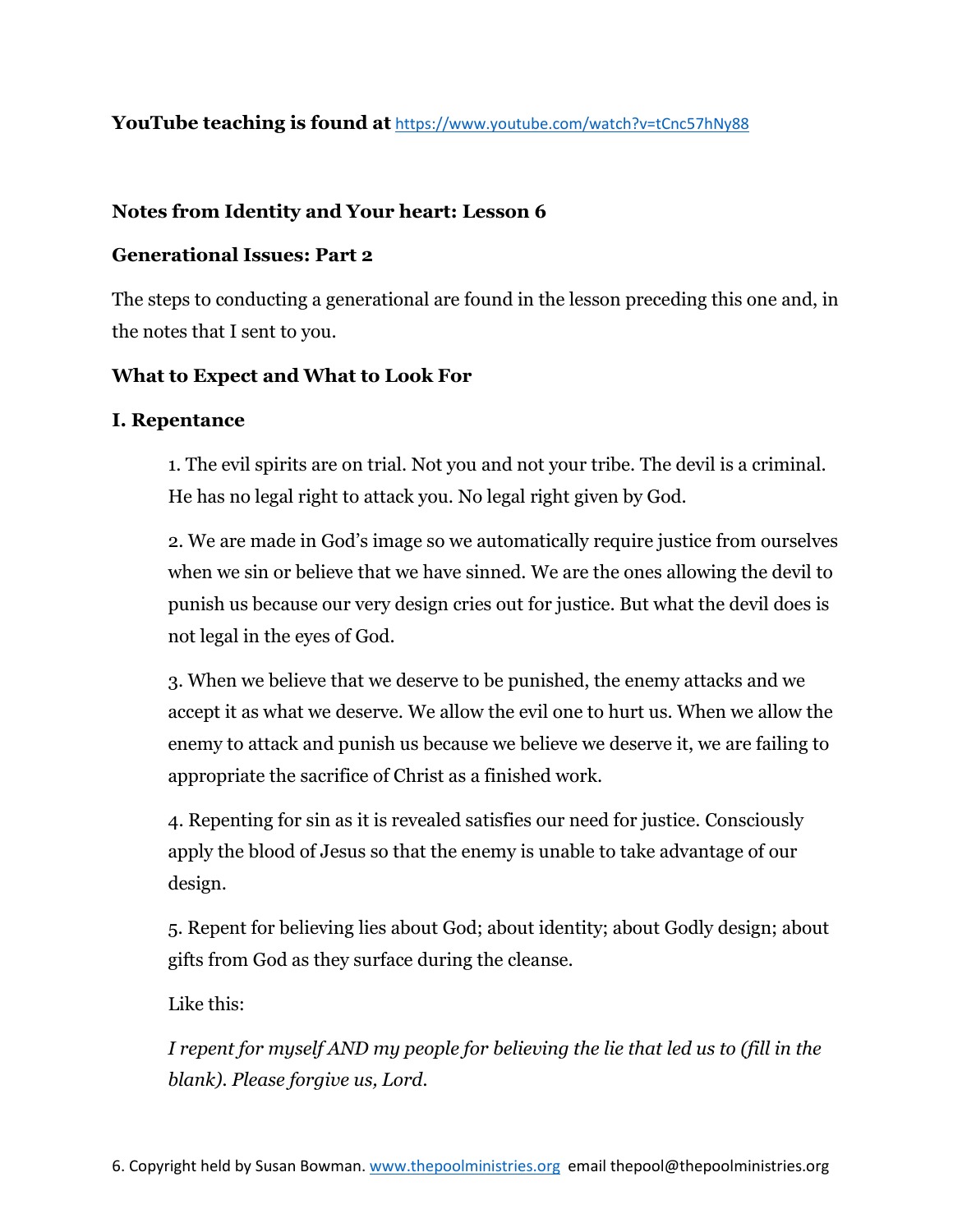# *Prayer of repentance for not accepting the finished work of Christ.*

*Lord God Creator of heaven and earth. You sent your son to the cross in my place. The work he did there is complete. But, at times, I have believed that I needed to punish myself for my sins and mistakes. I have allowed the enemy to hurt me because I thought I deserved it. Whether I deserve punishment or not, the Lord Jesus has done enough for me. Forgive me for dishonoring his sacrifice by adding to it. It is finished. Teach me to accept that.*

## **II. Misplaced Blame**

1. Wrong Identity. The tribe will have accepted a lie-based identity that sounds like this: *We are the tribe that made the bad thing happen because there is something wrong with us.*

Although the reason WHY they believe what they believe will be hidden behind blocking vows and lost to the passage of time, once the tribe accepts a lie-based identity and perception of reality they will become established in it.

2. Blaming the wrong thing. Examples of what the tribe will blame for trauma they experience include innocence; the inability to know the future; the women (mothers/wives), the men (fathers/husbands); God (gods worshipped at the time); vulnerability; purity; trust; hope; playfulness, etc. Some aspect of their design is usually judged, condemned and discarded via inner vows.

Like this: CMV - We can never forget that this (fill in the blank) caused the bad thing. PMV – We will do whatever it takes to get rid of (some aspect of design) so that the bad thing never happens again.

3. Condemning Judgements (krino)

In Matthew 7:1-2, Jesus warned against making condemning judgements. When something good is condemned and called evil, repentance for that is necessary.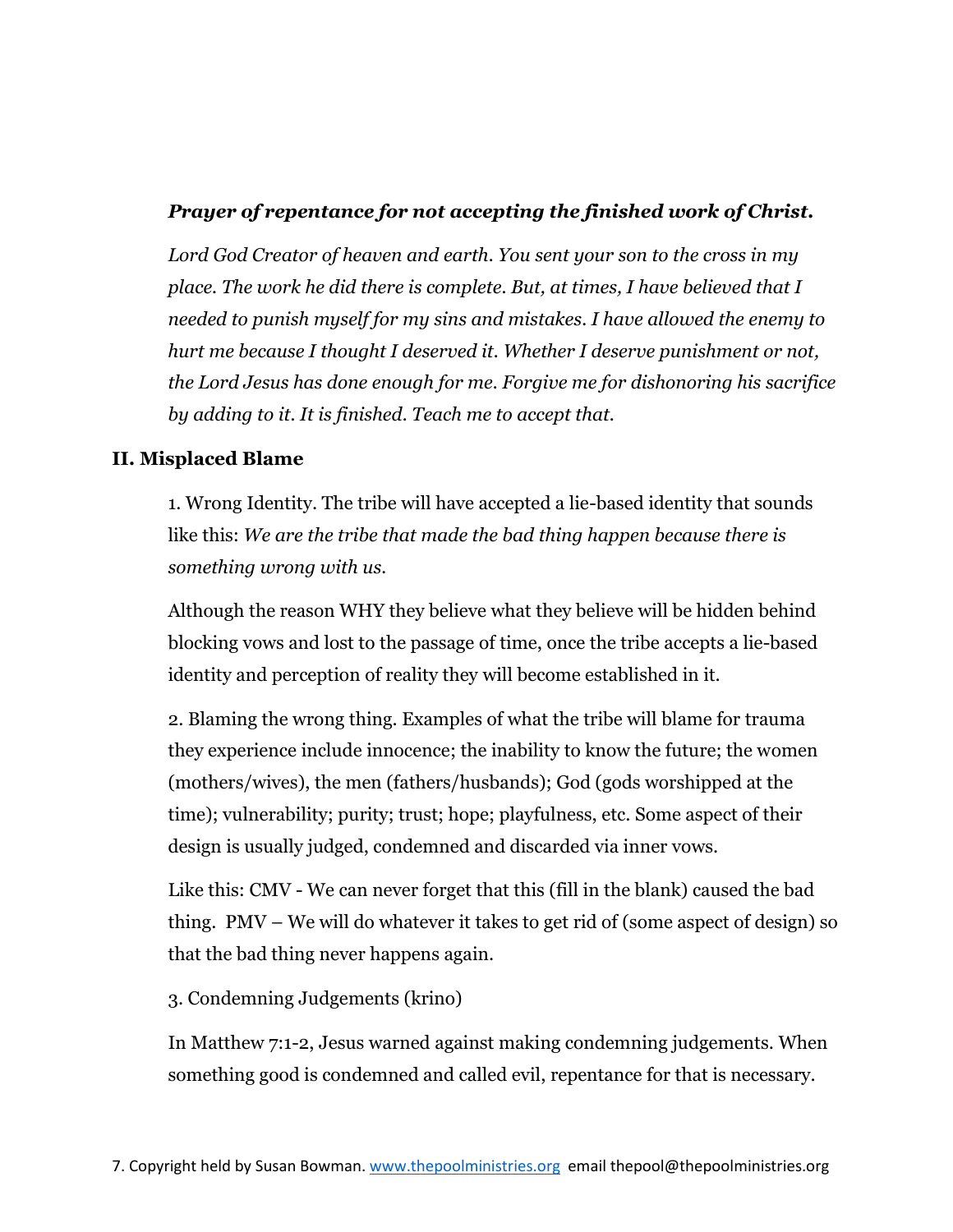To escape the consequences of judging, we simply repent.

Like this: *Father, please forgive us for believing that (the good thing) caused the bad thing. The fall causes all bad things to happen.*

4. This pattern of blaming what is good for something bad happening was set when Adam blamed the woman and God for his sin.

God saw all that He had made, and behold, it was very good. Genesis 1:31

Every good thing given and every perfect gift is from above, coming down from the Father of lights, with whom there is no variation or shifting shadow. James 1:17

## **III. Commerce with the demonic realm**

1. Covenants, deals, bargains and agreements with the demonic usually in exchange for something the tribe believes it needs and cannot get any other way. This kind of commerce is entered into when the tribe is trying to resolve a problem via a supernatural means. These kinds of deals with the devil are done in perpetuity, at least on the demonic side, which means they pass down the line automatically. You inherit them.

2. All such deals are null and void in the eyes of God. Because the demonic side entered into the agreement with malicious intent and because the demonic side also did not, and never intended to, uphold their end of the bargain, these agreements have no legal standing in God's court.

Nonetheless, if the tribe believes they are valid, then the enemy will use the power of that belief to bind up the tribe.

3. How to repent and remove these kinds of things.

### **Step One:**

Position.

Announce before the court that you are a member of the Christ tribe. That as such, you are a partaker of the covenant made between Jesus Christ and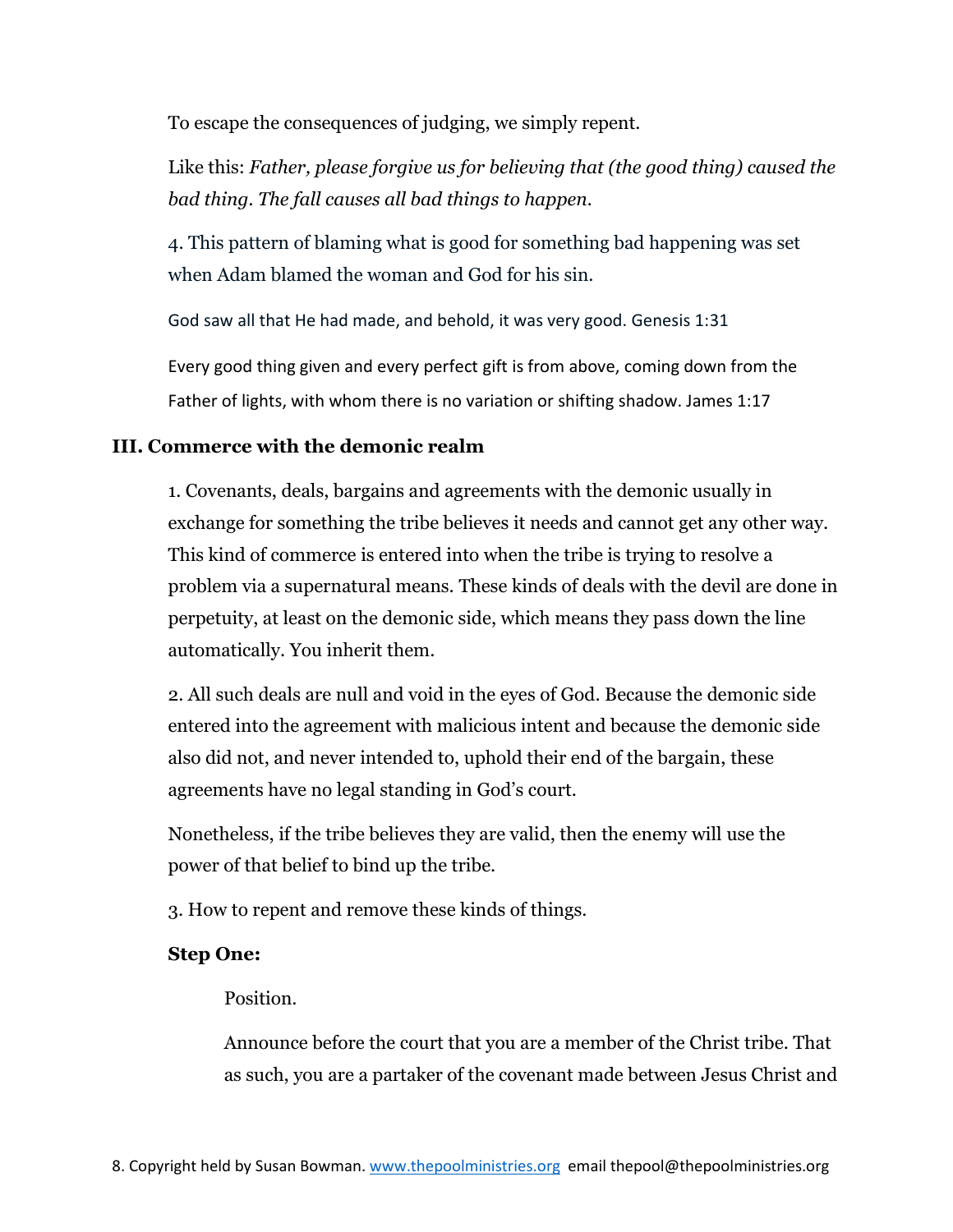his Father. This covenant was made on your behalf and on the behalf of your tribe.

*I want to point out here that the covenant was made by Jesus and his father. We are included in the covenant because we are adopted, we are family members, we are of the Christ tribe. Jesus is our representative. He made the covenant. He upholds our end of the covenant. We just get the good stuff as a result of that covenant.*

As a Christ tribe member, you are afforded all the benefits and protections of the covenant.

It is from this position that you bring before the Lord any previous commerce with the demonic world.

#### **Step Two:**

#### Answers.

Ask why the tribe turned to the demonic. It is always because of fear, but why was the tribe so afraid? By this time, you should have a pretty good idea what the ancient trauma was, what the tribal belief system is, including what the tribe blamed, and thus judged, for making the bad thing happen.

These agreements are made with the demonic because the tribe is trying to prevent any more bad things from happening.

Next ask what did the demonic promise to give the tribe? It can be anything from wealth; strength; protection; the ability to see the future all the way up to eternal life.

Ask what was given to the demonic in exchange. What did it cost the tribe?

#### **Step Three:**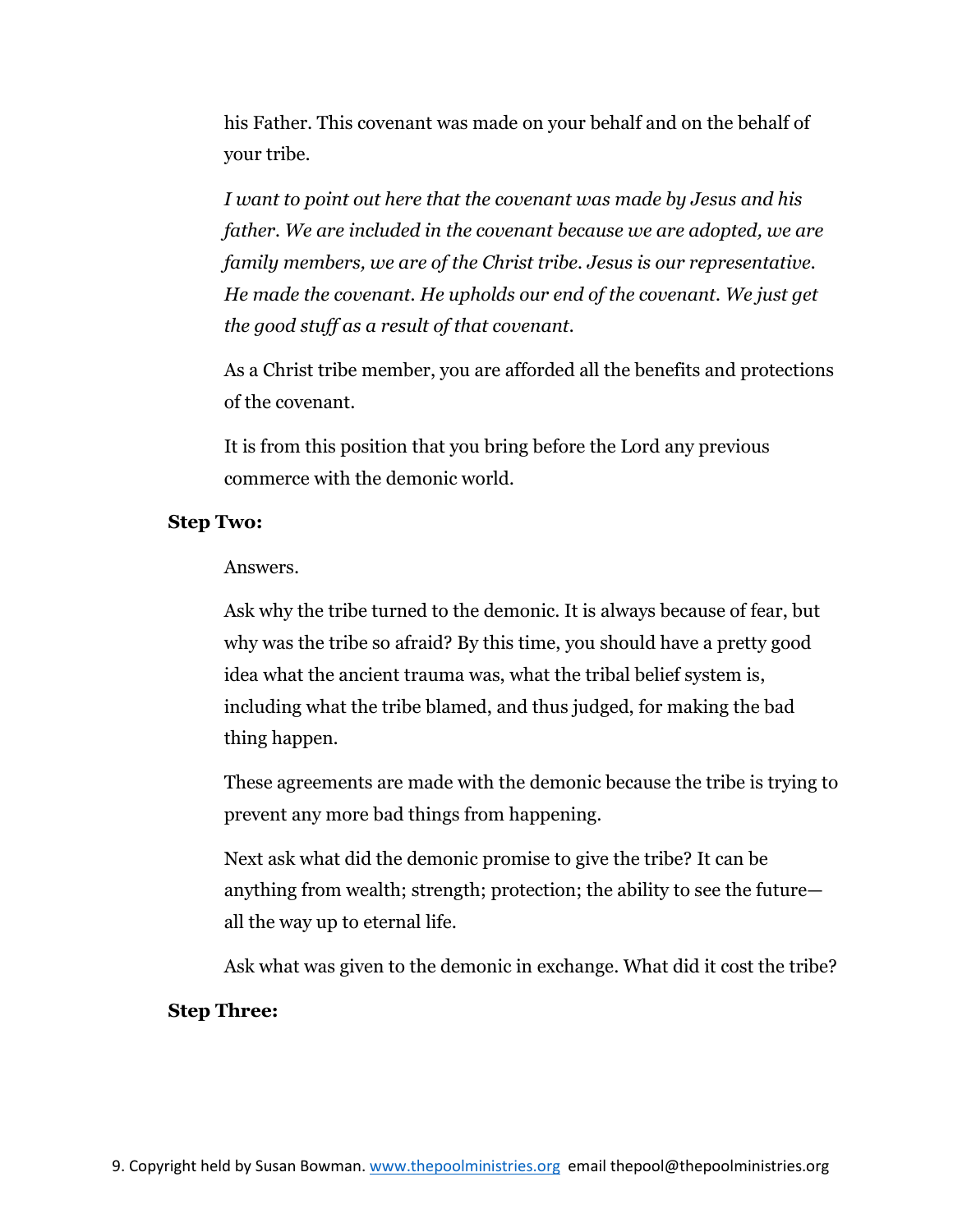Renounce all benefits gained via this commerce. Like this: *I renounce all benefits gained from any and all covenants, agreements, bargains and deals with the demonic world.*

#### **Step Four:**

Repentance.

Repent for turning to the demonic world for help.

Like this: *Father, forgive us for turning away from you, knowingly or unknowingly, and turning to the demonic for help. Forgive us for believing that you would not or could not help us.*

Repent for giving to the demonic whatever was exchanged for power of some kind.

Like this: *Father, forgive us for giving (fill in the blank) to the demonic in exchange for (fill in the blank). Please restore to us what we gave away.*

#### **Step Five:**

The Blood of Jesus.

Apply the blood of Jesus to all demonic commerce. Like this:

*Father I ask you to apply the blood of Jesus to all demonic commerce and interactions between that world and my tribe. Please wash it away so that they are no more.*

Example of the result of demonic commerce: Mental illness that is the result of satanic worship by a minister of the Lord.

# **IV. What did the tribe believe about God or the gods they worshipped at the time of the trauma?**

1. Whatever your ancient tribe believed at the time of trauma about the god the tribe followed is *automatically* applied to our God, the one true God.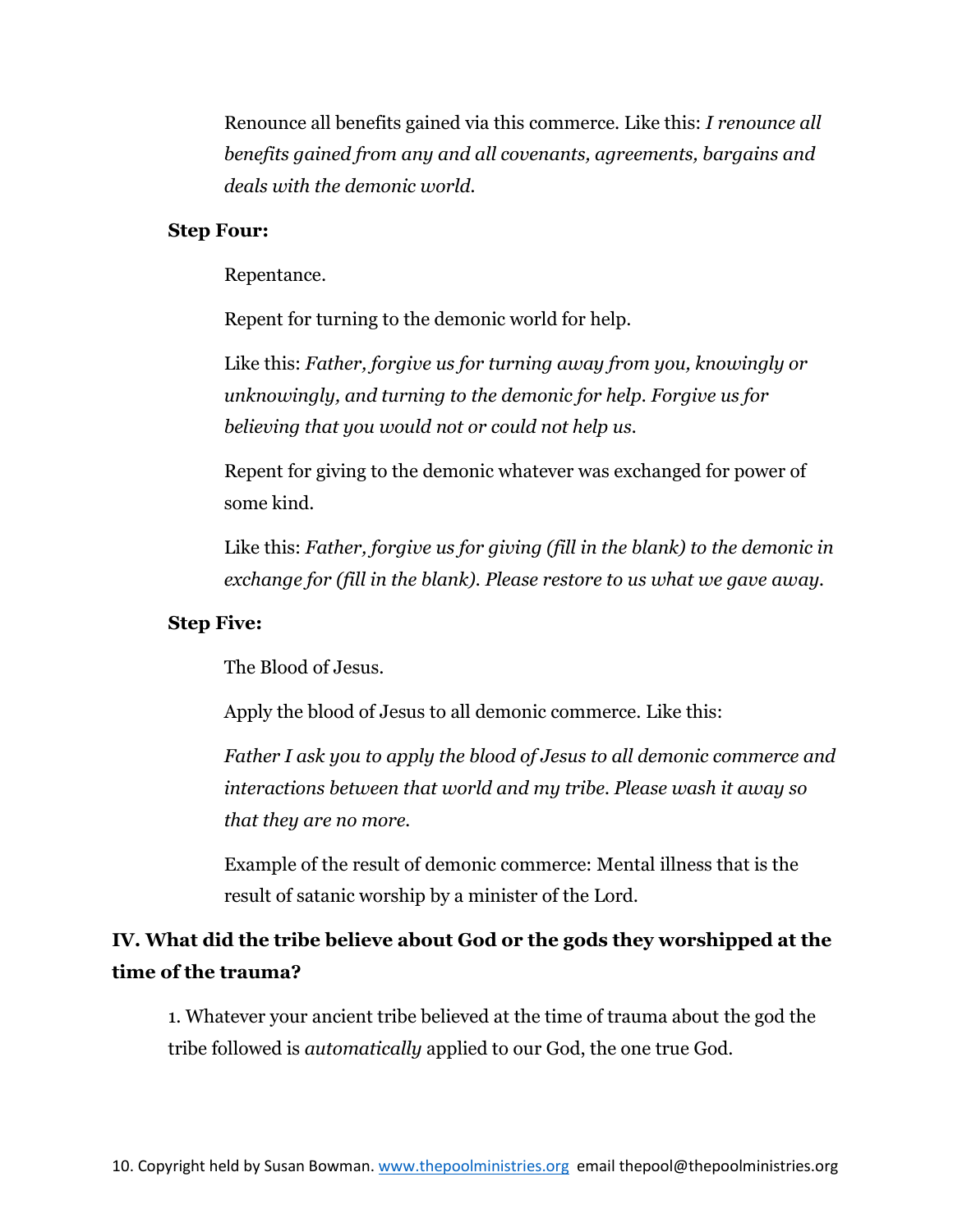Repent like this: *Father, God, forgive US for applying to you what we believed when we worshipped demon gods.*

In the event your generational line worshipped the one true God, whatever they believed about Him is automatically affects your perception of him. So repent for that too.

Break the CMV vows to Never Forget that God is this way.

Break the PMV vows to Do Whatever It Takes to stay safe from God.

Personalize the vows to what is appropriate.

#### **V. Other Concerns:**

1. Disowning your tribe: In order to cleanse your generational line, you must accept that you are a tribe member.

2. You will find other odds and ends as you conduct generational cleanses. The more mixing of peoples in your bloodline, the more convoluted these things can be. So be persistent.

3. Once again, generationals are messy. Hang in there. Break the blocking vows whenever things become really murky. Take breaks. Come back until you feel confident that you have resolved the problem.

#### **VI. When leaving a generational**

1. Ask the Lord for a blessing, healing and restoration for the tribe. Release it to all tribal members. You may name them. Send the blessing down the generational line to a thousand generations.

2. Ask the Lord to hold the evil spirits involved accountable for their actions.

3. Do not close the generational. Just step away from the high heavenly court and return when you feel the need to.